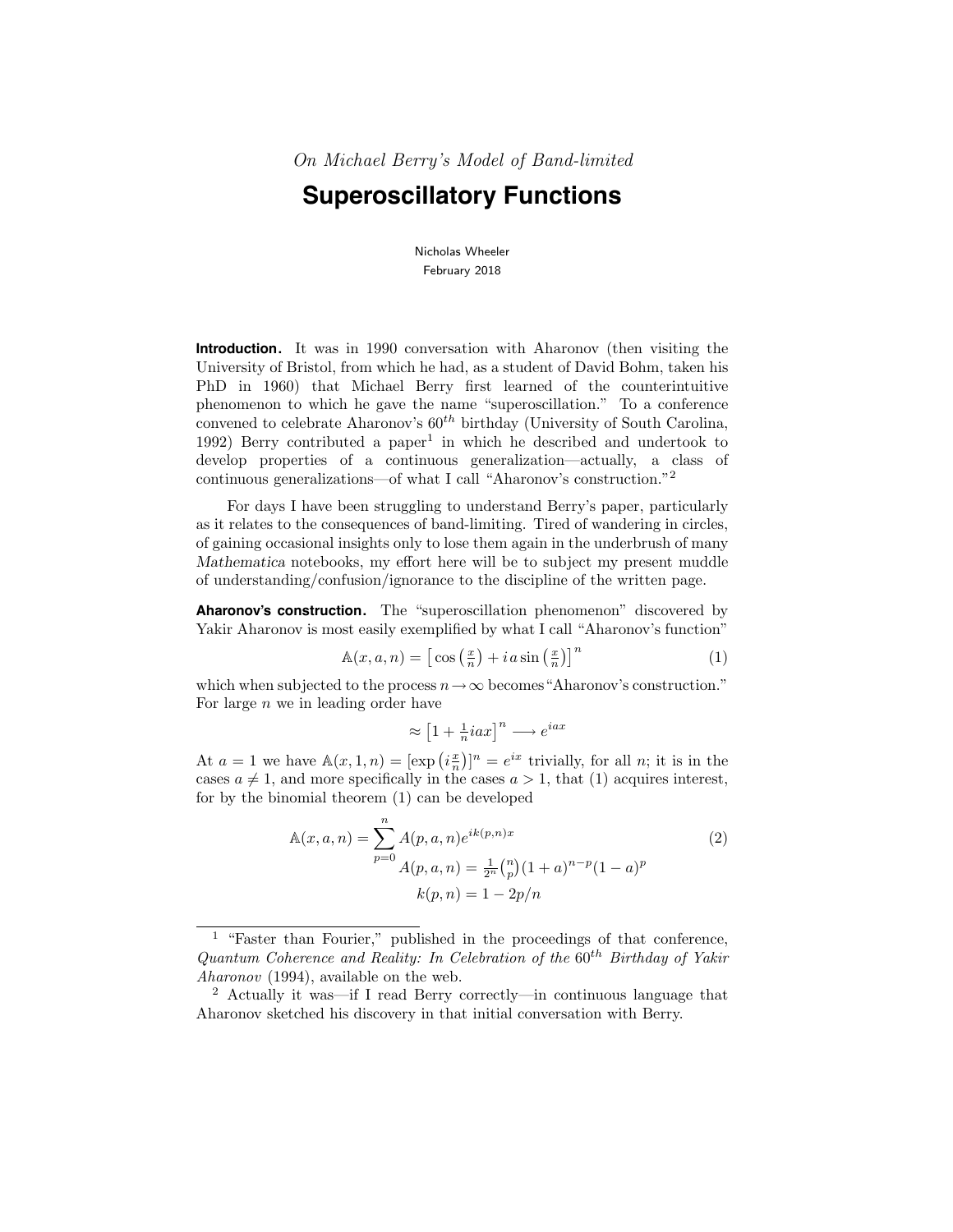as a weighted sum of  $n + 1$  complex exponentials ("Fourier terms") with wave numbers  $k(p, n) \in \{1, 1 - \frac{2}{n}, \ldots, -1 + \frac{2}{n}, -1\}$  that equi-partition the interval  $[-1, +1]$ , meaning that all wavelengths  $\lambda(p, n) \geq 2\pi$ . What makes  $\mathbb{A}(x, p, n)$  so remarkable is the fact that for any given  $a > 1$  the construction

$$
\mathbb{A}(x, p, n \to \infty) = e^{iax}
$$

has wavenumber larger—and wavelength shorter—than any of the Fourier terms that appear on the right side of (2).

I have discussed properties of Aharonov's function and provided graphic illustration of the superoscillatory phenomenon in a pair of recent notes.<sup>3</sup> Here I mention only that the complex-valued function  $\mathbb{A}(x, a, n)$  (*i*) is periodic

$$
\mathbb{A}(x, a, n) = \mathbb{A}(x + 2\pi n, a, n)
$$

(*ii*) assumes unit value at the origin  $\mathbb{A}(0, a, n) = 1$  and periodically thereafter; (*iii*) approximates its asymptote  $e^{iax}$  only in  $\{a, n\}$ -dependent neighborhoods of those points, and  $(iv)$  that the situation is actually a bit more complicated than those remarks suggest. For

$$
F(x, a, n) \equiv |\mathbb{A}(x, a, n)| = \left[\cos^2\left(\frac{x}{n}\right) + a^2 \sin^2\left(\frac{x}{n}\right)\right]^{n/2}
$$

has half the period of  $\mathbb{A}(x, a, n)$ :

$$
F(x, a, n) = F(x + \pi n, a, n)
$$

We see that

$$
F_{\max} = a^n
$$

is achieved twice per A-period. We note that as  $n \to \infty$  the period  $2\pi n$  increases without bound, and so (assuming always that  $a > 1$ ) does  $a^n$ .

The superoscillation phenomenon is exposed most vividly (as demonstrated in a portfolio of figures<sup>3</sup>) when n is large but finite, when they appear in an x-interval of characteristic width  $\sqrt{n}/a$ , centered on the troughs of the function  $F(x, a, n).$ 

**Barry's construction.** The objective of Barry's program can be symbolized

$$
\lim_{n \to \infty} \sum_{p=0}^{n} \longrightarrow \lim_{\nu \to \infty} \int dp
$$

To that end, he writes

<sup>3</sup> "When the whole vibrates faster than any of its parts: Computational superoscillation theory," (December, 2017); "A note concerning the length of Aharonov's superoscillatory interval," (January, 2018).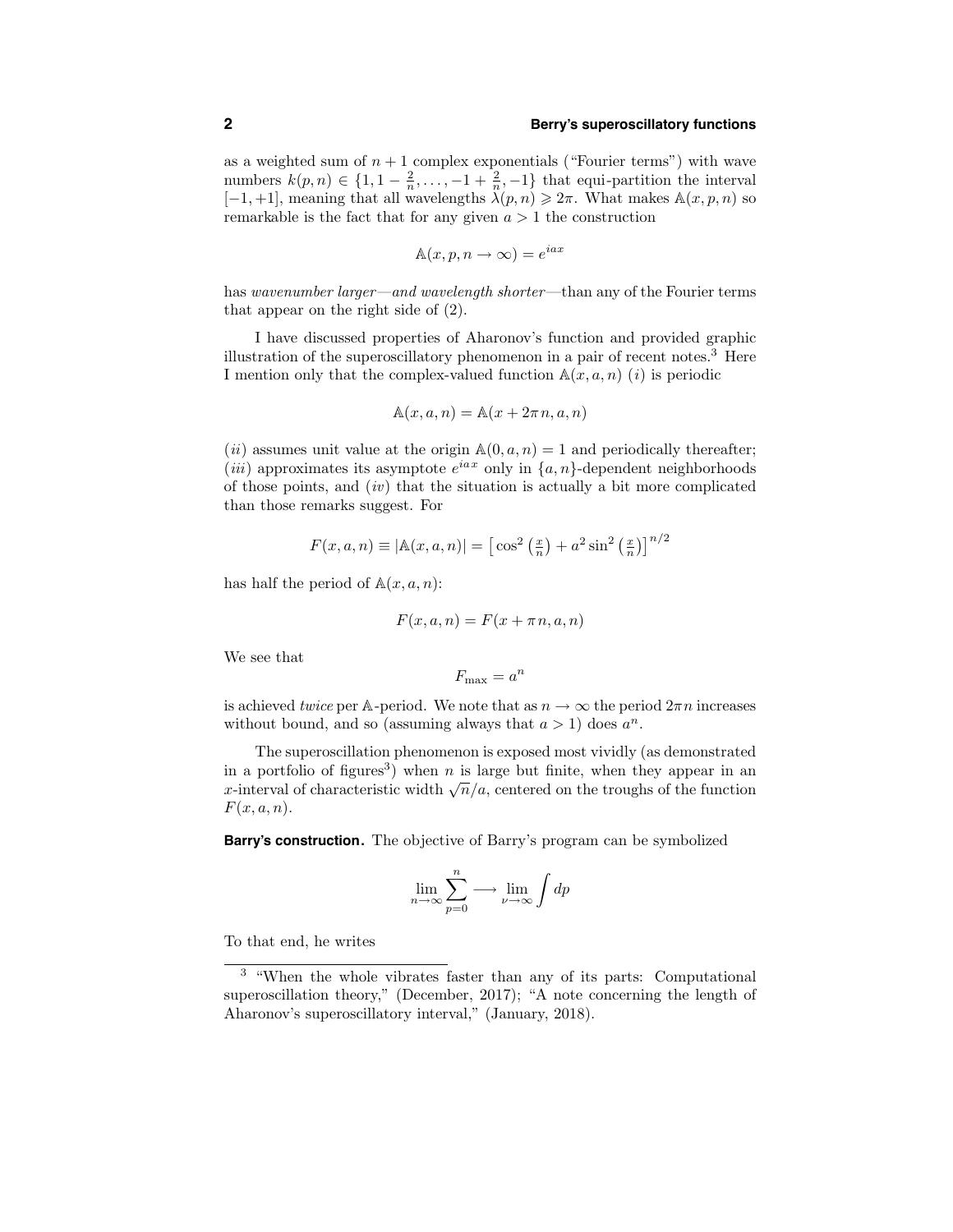# **Barry's construction 3**

$$
\mathbb{B}(x,b,\nu) = \int_{-\infty}^{\infty} B(p,b,\nu) e^{ixk(p)} dp \tag{3}
$$

where  $k(p)$  is a real-valued function of the real variable p and ranges on  $[-1, +1]$ . He requires moreover that it be a property of  $B(p, b, \nu)$  that

$$
\lim_{\nu \to \infty} B(p, b, \nu) = \delta(p - ib)
$$
\n(4)

where  $\nu$  is a continuous analog of the discrete parameter n. Then

$$
\lim_{\nu \to \infty} \mathbb{B}(x, b, \nu) = e^{ixk(ib)} = e^{iax} \quad \text{with} \quad a = k(ib) \tag{5}
$$

He imposes upon  $k(p)$  additional requirements intended to ensure that  $a = k(ib)$ is real and  $\geq 1$ . Specifically, he requires that  $k(0) = 1$ , that  $k(p + iq)$  assumes only real values on the imaginary axis  $(p = 0)$  in the complex p-plane (this is ensured if  $k(p)$  is a function of  $p^2$ ), and that  $a = k(ib)$  ranges  $1 \to \infty$  as b ranges  $0 \rightarrow b_{\text{max}}$ . Barry lists several functions  $k(p)$  with the requisite properties, among them

$$
k_1(p) = \frac{1}{1 + \frac{1}{2}p^2}
$$
 :  $b_{\text{max}} = \sqrt{2}$   
\n $k_2(p) = \text{sech } p$  :  $b_{\text{max}} = \pi/2$   
\n $k_3(p) = \exp\{-\frac{1}{2}p^2\}$  :  $b_{\text{max}} = \infty$ 

To achieve (4) one looks to representations of the  $\delta$ -function, of which the literature supplies many; among those most commonly encountered are

$$
D_1(p - p_0, \nu) = \sqrt{\nu/\pi} \exp \{-\nu(p - p_0)^2\}
$$
  

$$
D_2(p - p_0, \nu) = \frac{1}{2}\nu \operatorname{sech}^2{\nu(p - p_0)}
$$

both of which yield  $\delta(p - p_0)$  in the limit  $\nu \to \infty$ . It is the tractability of the integral (3) that dictates the optimal selection. Barry elects to work with the Gaussian representation  $D_1(p - p_0, \nu)$ , which brings (3) to the form

$$
\mathbb{B}_{\kappa}(x,b,\nu) = \sqrt{\nu/\pi} \int_{-\infty}^{\infty} \exp\left\{-\nu(p-ib)^2 + ixk_{\kappa}(p)\right\} dp \tag{6.1}
$$

where

$$
-\nu(p - ib)^2 + ixk_{\kappa}(p) = \nu \left[ -\left(p^2 - b^2\right) + i2\left(\xi k_{\kappa}(p) + bp\right) \right] \tag{6.2}
$$

with  $\xi = x/2\nu$  and  $\kappa = 1, 2, 3$ . So far as I am aware, none of the integrals  $(6.1)$  can be developed in analytic closed form (except—by design—in the limit  $\nu \to \infty$ , where one has (5)). But if one introduces (6.2) into (6.1) one obtains an integral of the form

$$
\int_{-\infty}^{\infty} e^{\nu f(p;b,\xi)} dp
$$

for which one can obtain asymptotic approximations by the method of steepest descent. The effort then becomes one of discovering the locations (on the complex p-plane) of the saddle points of the analytic function  $f(p; b, \xi)$ . That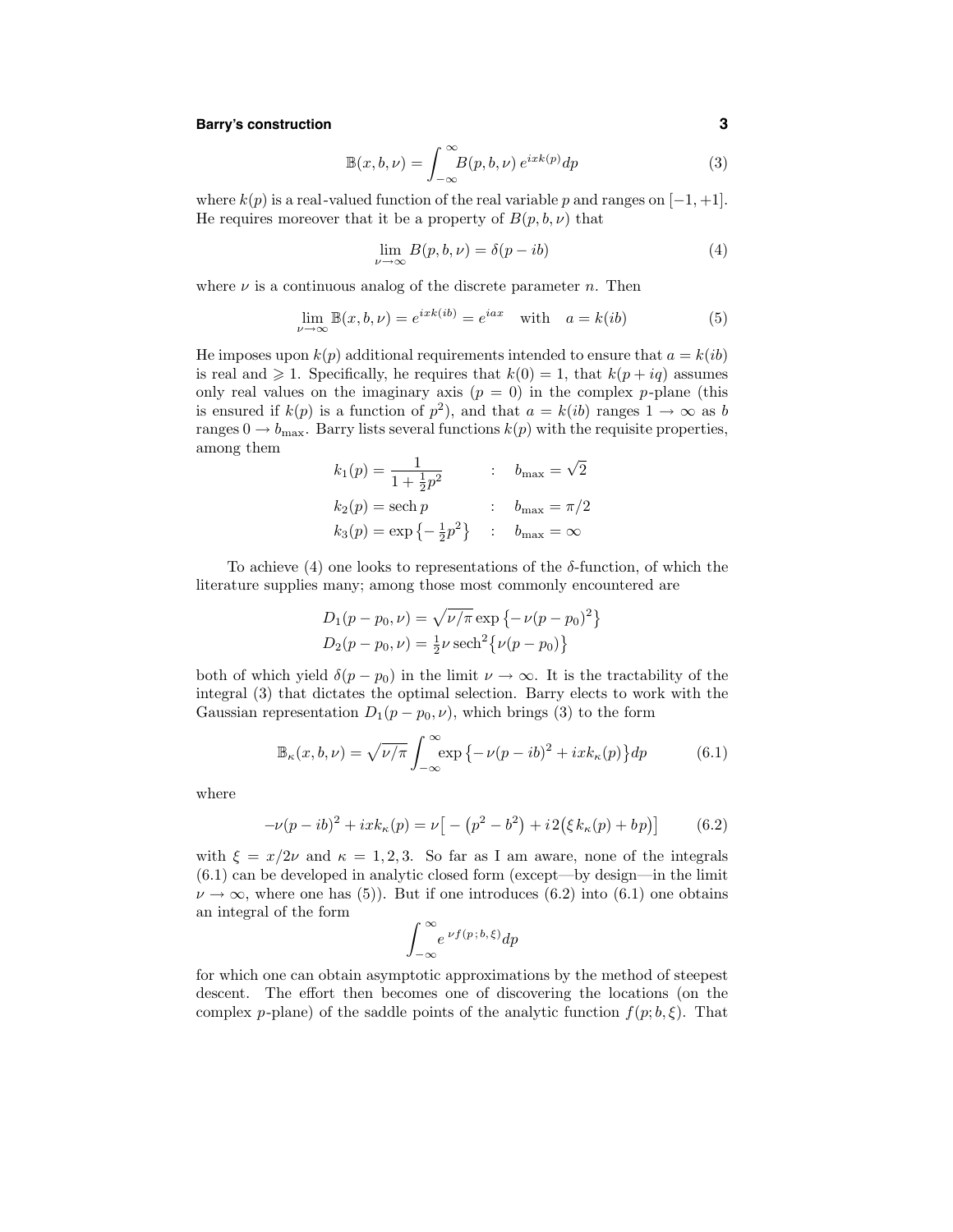is a problem which I have explored in a series of Mathematica notebooks, with (remarkably complicated) results that I intend to summarize in a separate essay. But my present interest lies elsewhere.

**Barry's model of band-limited superoscillation.** Each of the functions  $k_{\kappa}(p)$  can be developed

$$
k_{\kappa}(p) = 1 - \frac{1}{2}p^2
$$
 + terms of higher even order

The function

$$
k(p) = 1 - \frac{1}{2}p^2
$$
 (7)

is so simple that the integral (6.1)—now effectively Gaussian—can be evaluated explicitly:

$$
\mathbb{B}(x, b, \nu) = \sqrt{\nu/\pi} \int_{-\infty}^{\infty} \exp\left\{-\nu(p - ib)^2 + ixk(p)\right\} dp
$$

$$
= \frac{1}{\sqrt{1 + i\xi}} \exp\left[ix\left(1 + \frac{\frac{1}{2}b^2}{1 + i\xi}\right)\right]
$$

$$
= \frac{1}{\sqrt{1 + i\xi}} \exp\left[\frac{b^2x\xi}{2(1 + \xi^2)}\right] \cdot \exp\left[ix\left(1 + \frac{\frac{1}{2}b^2}{(1 + \xi^2)}\right)\right] \tag{8}
$$

where the last step was accomplished by the command ComplexExpand and where again  $\xi = x/2\nu$ . Immediately,

$$
\lim_{\nu \to \infty} \mathbb{B}(x, b, \nu) = \exp\left[ix\left(1 + \frac{1}{2}b^2\right)\right] = e^{ixk(ib)}
$$

as was anticipated at (5).

We pause to look to the detailed implications of (8). The

oscillatory factor = 
$$
e^{ixK(b,\xi)}
$$

 $\mathbf{r}$ 

where

$$
K(b,\xi) = \left(1 + \frac{\frac{1}{2}b^2}{(1+\xi^2)}\right) \quad : \quad \begin{cases} > 1 \text{ for all finite } b,\xi \\ \approx k(ib) \text{ for } \xi \approx 0; \ i.e., \text{ for } x \ll \nu \\ \approx 1 \text{ for } \xi \gg 1; \ i.e., \text{ for } x \gg \nu \\ \text{is superoscillatory for all } b-values \end{cases}
$$

The

$$
prefactor = amplitude e^{i\text{phase}}
$$

where (use  $\texttt{ComplexExpand}[1/\sqrt{1+i \xi}]$ )

amplitude = 
$$
\frac{1}{(1+\xi^2)^{\frac{1}{4}}}\exp\left[\frac{b^2x\xi}{2(1+\xi^2)}\right] : \begin{cases} \approx 1 \text{ for } \xi \approx 0; \ i.e., \text{ for } x \ll \nu \\ \approx 0 \text{ for } \xi \gg 1 \end{cases}
$$
  
phase =  $-\frac{1}{2}\text{Arg}[1+i\xi]$   
=  $-\frac{1}{2}\arctan\xi$  :  $\begin{cases} \approx 0 \text{ for } \xi \approx 0 \\ \approx -\frac{1}{4}\pi \text{ for } \xi \gg 1, \text{ after rapid descent} \end{cases}$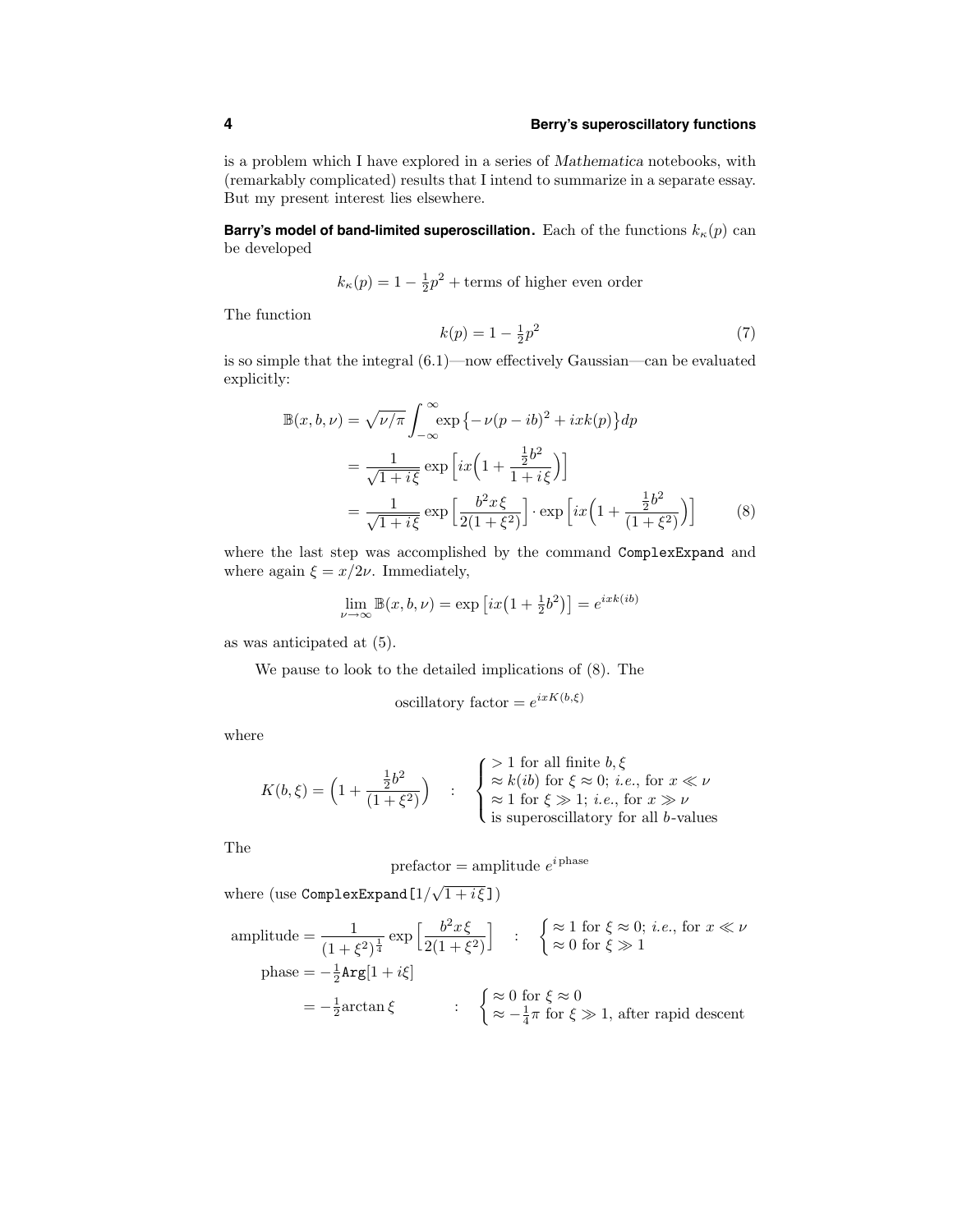# **Barry's model of band-limited superoscillation 5**

These results are, however, subject to a fundamental criticism: they proceed from an integral that describes a weighted superposition of  $e^{ikx}$ -terms with wavenumbers  $k(p)$  that range from  $k(0) = 1$  all the way down to  $k(\pm \infty) = -\infty$ . Such terms possess all possible wavelengths, so have nothing to say about the superoscillation phenomenon. The function  $k(p)$  falls, as required, within the interval  $[-1, +1]$  only if  $-2 \leq p \leq 1+2$ , so if we are to achieve evidence of "band-limited superoscillation" we must restrict the limits of integration. Berry drew attention to the happy fact that the resulting integral, as a Gaussian integral between finite limits, still admits of exact analytic evaluation; Mathematica supplies a result that can after simplifications<sup>4</sup> be written

$$
\mathbb{B}_{\text{band-limited}}(x, b, \nu) = \sqrt{\nu/\pi} \int_{-2}^{2} \exp\left\{-\nu(p - ib)^2 + ixk(p)\right\} dp \qquad (9.0)
$$

$$
= \mathbb{B}(x, b, \nu) \times \mathcal{E}(x, b, \nu) \tag{9.1}
$$

with

$$
\mathcal{E}(x, b, \nu) = \frac{1}{2} \text{erf} \left[ 2\sqrt{\nu} \frac{1 + i\xi + \frac{1}{2}ib}{\sqrt{1 + i\xi}} \right] + \frac{1}{2} \text{erf} \left[ 2\sqrt{\nu} \frac{1 + i\xi - \frac{1}{2}ib}{\sqrt{1 + i\xi}} \right] \tag{9.2}
$$

For fixed x the parameter  $\xi = x/2\nu \rightarrow 0$  asymptotically  $(i.e.,$  as  $\nu \rightarrow \infty)$ , and at  $\xi = 0$  we have

$$
\mathcal{E}(x, b, \nu)\Big|_{\xi=0} = \frac{1}{2} \mathrm{erf}\big[2\sqrt{\nu} \left(1 + \frac{1}{2}ib\right)\big] + \frac{1}{2} \mathrm{erf}\big[2\sqrt{\nu} \left(1 - \frac{1}{2}ib\right)\big]
$$

which by  $\text{erf}(\bar{z}) = \overline{\text{erf}(z)}$  is real, and by

$$
\lim_{x \to \infty} \operatorname{erf}(x + iy) = 1
$$

assumes asymptotically the value 1. So asymptotically (9) gives back (8).

To describe the values assumed by  $\mathbb{B}_{\text{band-limited}}(x, \nu, b)$  when  $0 < \nu < \infty$ one must look to properties of the analytic function  $\text{erf}(x+iy)$ , and it is in this connection that the story becomes much more interesting. Figure 1 shows the null curves of the real and imaginary parts of  $erf(x + iy)$ . Figures 2 provide a refined display of that same information, which Figures 3 display in 3D detail. In the 1<sup>st</sup>, 4<sup>th</sup>, 5<sup>th</sup> and 8<sup>th</sup> octants the real part of  $\text{erf}(x+iy)$  never deviates by more than a few parts in a thousand from the value 1, while its imaginary part remains similarly close to the value 0. In the other octants both parts foliate and assume very large positive/negative values. The foliations interdigitate in such a way as to produce a smooth absolute value (Figure 4); the rapidity of its ascent in the  $2<sup>nd</sup>$ ,  $3<sup>rd</sup>$ ,  $6<sup>th</sup>$  and  $7<sup>th</sup>$  octants is demonstrated in Figure 5, where 10-fold increases in equally separated, indicating exponential growth.

<sup>&</sup>lt;sup>4</sup> Use Complex Expand to obtain  $\frac{1}{2} \pm \frac{i}{2} = \sqrt{\pm i/2}$ .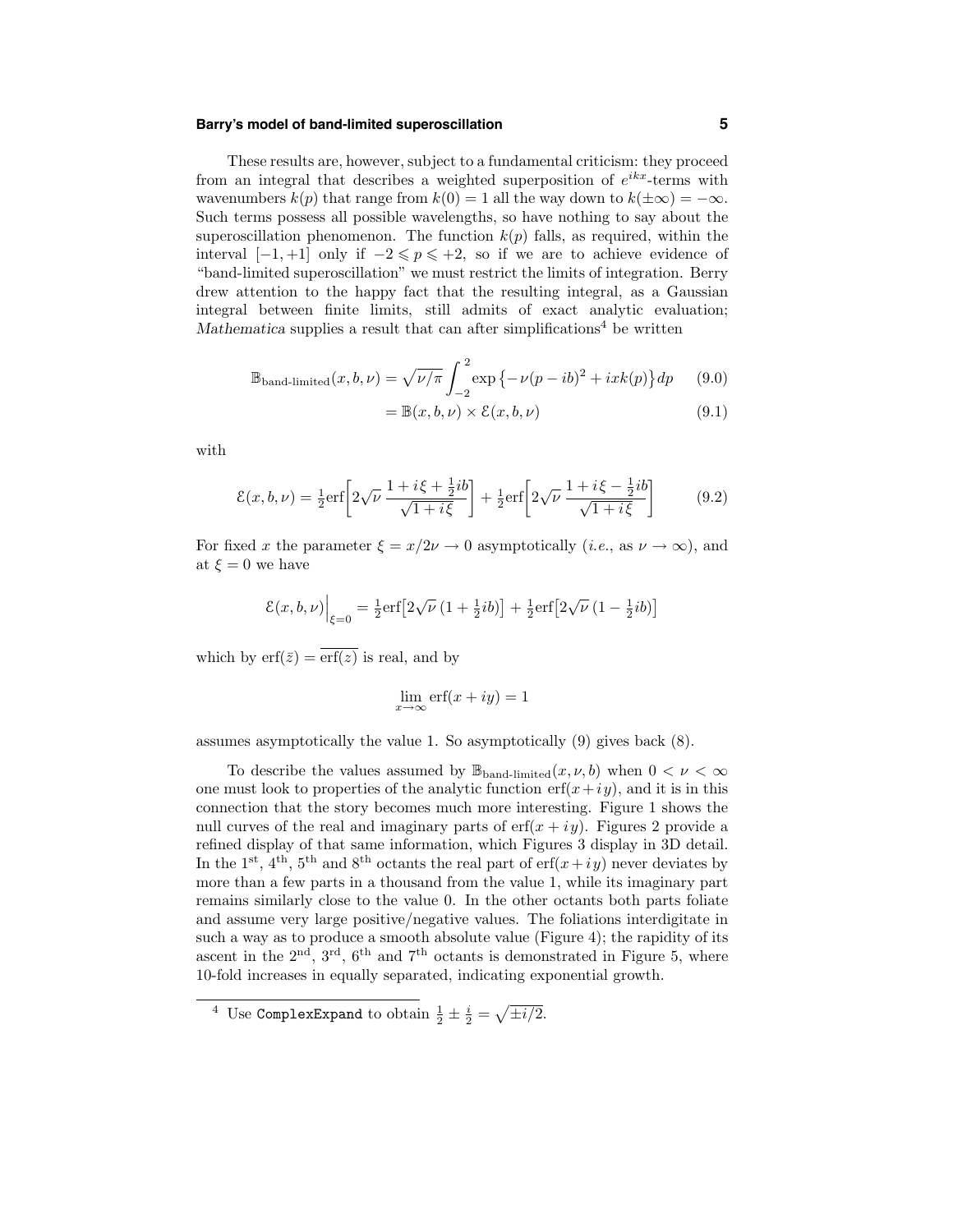## **6 Berry's superoscillatory functions**

Looking now to how those properties of  $erf(x + iy)$  relate to properties of the  $\mathcal{E}(x, b, \nu)$  of (9.2), whence via (9.1) to the  $\mathbb{B}_{\text{band-limited}}(x, b, \nu)$  of (9.0), we write

$$
2\sqrt{\nu} \, \frac{1 + i\xi + \frac{1}{2}ib}{\sqrt{1 + i\xi}} = X(x, \nu, b) + iY(x, \nu, b)
$$

with

$$
X(x, \nu, b) = \frac{2\sqrt{\nu}}{(1 + \xi^2)^{\frac{1}{4}}} \Big[ \left(\xi + \frac{1}{2}b\right) \sin\left(\frac{1}{2}\arctan\xi\right) + \cos\left(\frac{1}{2}\arctan\xi\right) \Big]
$$
  

$$
Y(x, \nu, b) = \frac{2\sqrt{\nu}}{(1 + \xi^2)^{\frac{1}{4}}} \Big[ \left(\xi + \frac{1}{2}b\right) \cos\left(\frac{1}{2}\arctan\xi\right) - \sin\left(\frac{1}{2}\arctan\xi\right) \Big]
$$
  

$$
Z(x, \nu, b) = X(x, \nu, b) + iY(x, \nu, b)
$$

in which we have again employed the abbreviation  $\xi = x/2\nu$ . In this detailed notation (9.2) reads

$$
\mathcal{E}(x,\nu,b) = \frac{1}{2} \mathrm{erf}\big(Z(x,\nu,b)\big) + \frac{1}{2} \mathrm{erf}\big(Z(x,\nu,-b)\big)
$$

In Figures 6 the functions  $\mathcal{E}(2, 50, b)$  and  $\mathcal{E}(3, 50, b)$  are seen to maintain unit value up to the near-neighborhood of  $b = 2$ , where they abruptly begin rapid large-amplitude oscillation, as these results demonstrate numerically:

$$
\mathcal{E}(2, 50, 1.9) = 1.0000 - i 7.1789 \times 10^{-11}
$$
  

$$
\mathcal{E}(3, 50, 1.9) = 1.0000 + i 6.2293 \times 10^{-11}
$$
  

$$
\mathcal{E}(2, 50, 2.1) = +1.0484 \times 10^7 + i 1.6892 \times 10^7
$$
  

$$
\mathcal{E}(3, 50, 2.1) = -1.7794 \times 10^7 + i 7.9214 \times 10^5
$$

The complex coordinates of those points are

$$
Z(2, 50, 1.9) = 14.2772 + i 13.5744
$$
  
\n
$$
Z(2, 50, 2.1) = 14.2913 + i 14.9884
$$
  
\n
$$
Z(3, 50, 1.9) = 14.3451 + i 13.6426
$$
  
\n
$$
Z(3, 50, 2.1) = 14.3663 + i 15.0563
$$
  
\n(10.2)

all of which fall within the square with vertices at  $13(1+i)$  and  $16(1+i)$ . Figure 7 displays within that square the null curves of the real and imaginary parts of the error function. Superimposed upon that display are red dots derived from (10.1), blue dots derived fom (10.2). For given values of  $\{x, \nu\}$  the function  $Z(x, \nu, b)$  inscribes b-parameterized straight lines on the complex plane; those lines are shown in their respective colors.

The abrupt onset of extreme rapid oscillation displayed in Figure 6 is seen thus to result when the increasing value of b has moved  $Z(x, \nu, b)$  off the flat unit plane into the region of tormented soaring mountains.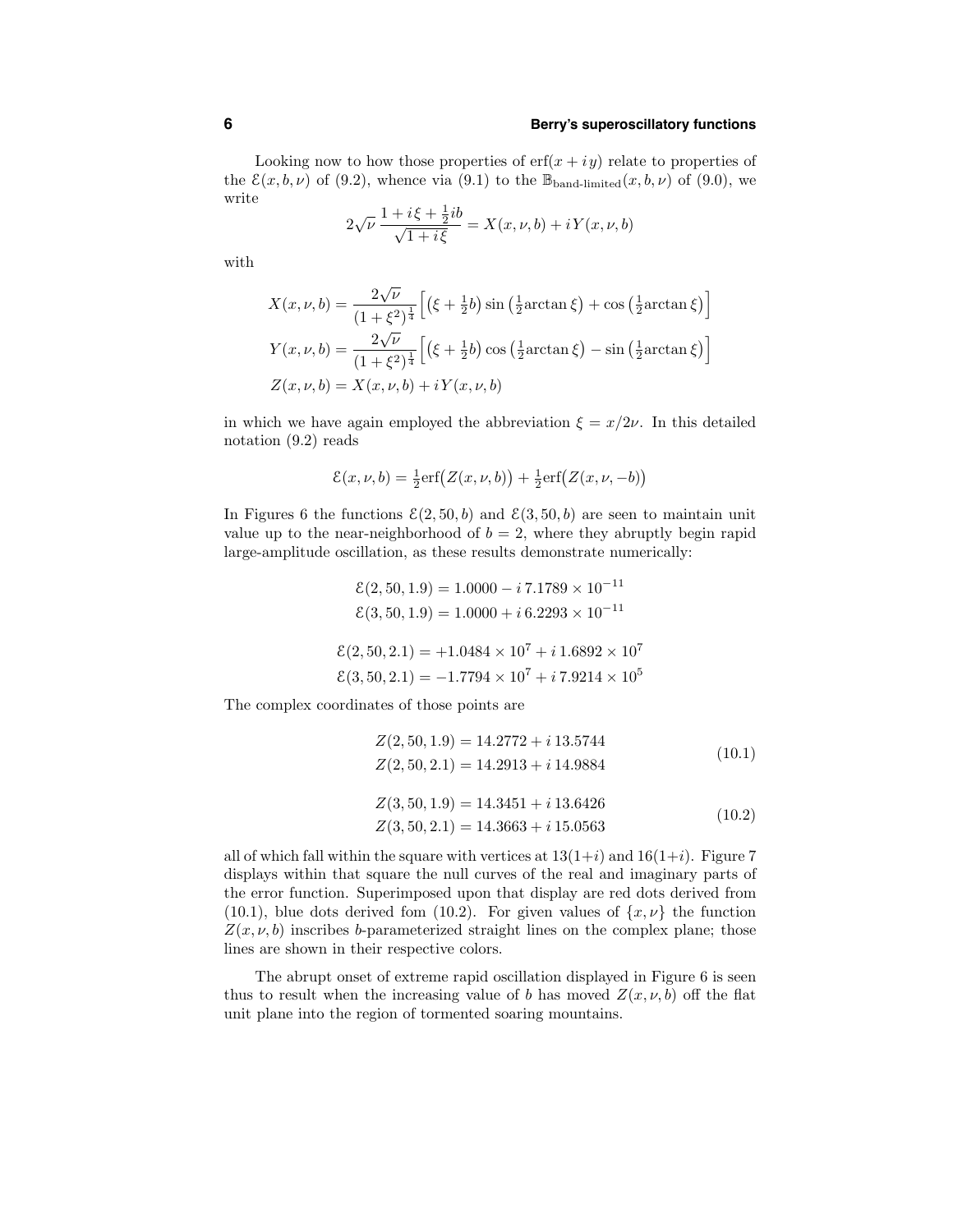#### **Asymptotic approximation by the method of steepest descent 7**

At (9.0), p-values that fall outside the interval  $[-2, +2]$  are explicitly excluded by the limits placed on the integral. The Gaussian simplicity of the integrand permitted analytic evaluation of the truncated integral, producing  $(9.1)$ , where the factor  $\mathcal{E}(x, b, \nu)$  has been seen—by the mechanism just described (Figure 7)—to impose (Figures 6) the condition  $0 < b \le 2$ , giving finally

$$
\mathbb{B}_{\text{band-limited}}(x, \nu, b) = \mathbb{B}(x, \nu, b) : 0 < b \le b_{\text{max}} = 2 \tag{11}
$$

where  $\mathbb{B}(x, \nu, b)$  can by manipulation of (8) be described

$$
\mathbb{B}(x,\nu,b) = \frac{1}{(1+\xi^2)^{\frac{1}{4}}} \exp\left[\frac{b^2x\xi}{2(1+\xi^2)}\right] \times \exp\left[ix\left(1+\frac{\frac{1}{2}b^2}{(1+\xi^2)}\right) - i\frac{1}{2}\arctan\xi\right] \quad : \quad \xi = x/2\nu
$$

Figures 8 display superimposed graphs of  $\cos\left[x\left(1+\frac{1}{2}b^2\right)\right]$  and  $\Re\left[\mathbb{B}(x,\nu,b)\right]$  for assorted values of  $\{\nu, b\}$ . The point is that, while the figures are qualitativly similar, only those with  $b \leq 2$  (meaning asymptotic wavenumber  $K \leq 3$ ) can be considered to comprise illustrations of superoscillation.

**Remarks.** The preceding discussion—particularly as it referred to properties of the error function with complex argument—relied entirely/critically upon what Mathematica has to say graphically about that subject. One would like to be in position to develop all that material analytically, but so intricately complex is the subject that that would appear to be a very heavy undertaking.

Berry has directed our attention to a tractable Gaussian model. One might expect qualitatibly similar results to follow from equations like (9.0) when one adopts different functions  $k(p)$ , different representations of the complex δ-function, places differently dictated limits on the integral. But one expects such adjustments to lead beyond the bounds of analytic tractability, to require profoundly novel modes of analysis.

**Asymptotic approximation by the method of steepest descent.** With the exact analytic result (9) in hand there would appear to be no need to appeal to approximation methods. But in the more general cases mentioned just above such methods may provide the only available avenue. It is, therefore, of interest to learn what they have to contribute in the present simple instance.

The integral (9.0) can be written

$$
\mathbb{B}_{\text{band-limited}}(x, b, \nu) = \sqrt{\nu/\pi} \int_{-2}^{2} e^{f(p; x, b, \nu)} dp
$$

with

$$
f(p; x, b, \nu) = -\nu(p - ib)^{2} + ix(1 - \frac{1}{2}p^{2}) \quad : \text{ abbreviated } f(p) \tag{12}
$$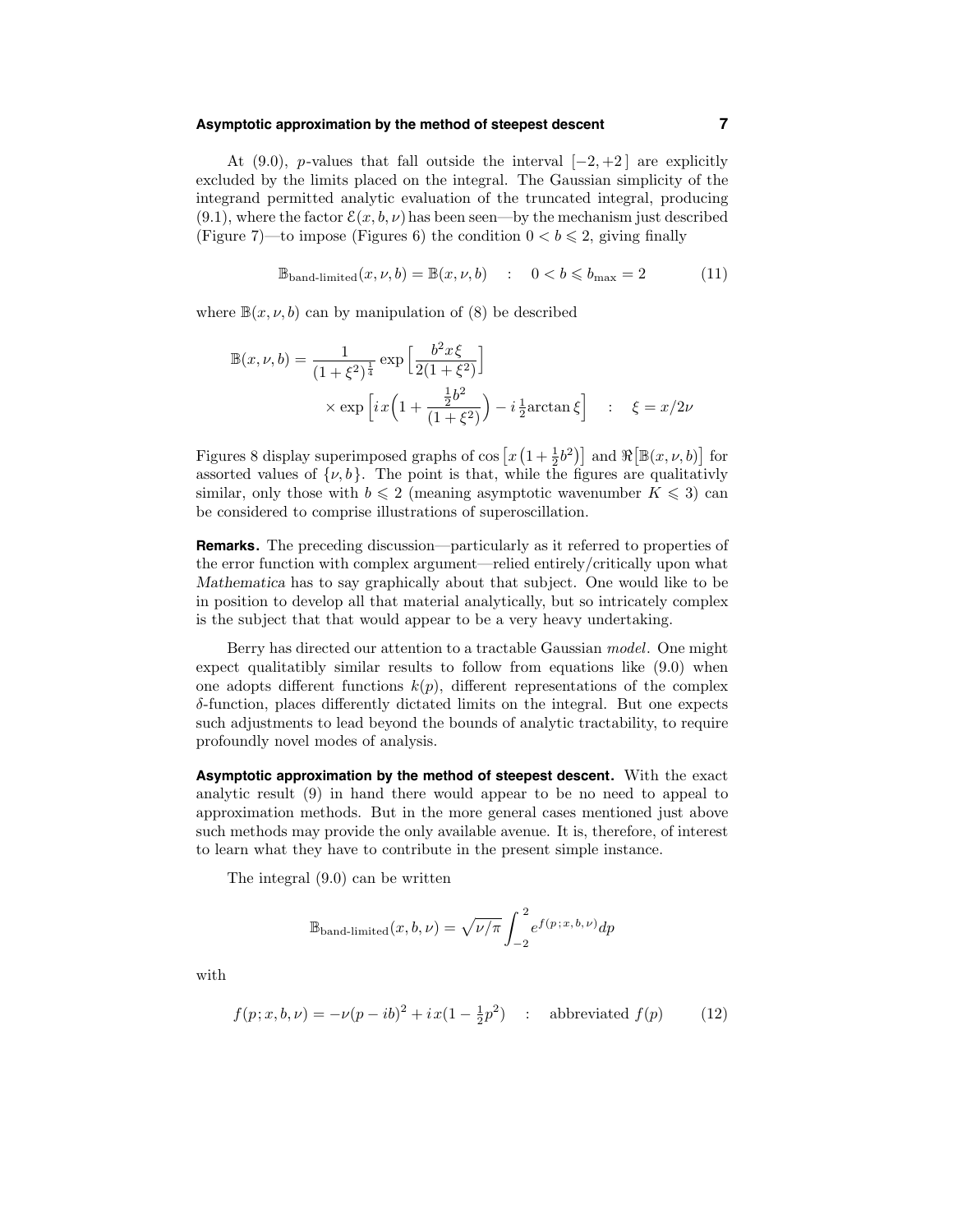# **8 Berry's superoscillatory functions**

where  $f(p)$  is analytic on the complex p-plane. Writing  $p + iq$  to denote points on that plane, we have

$$
f(p+iq) = u(p,q) + iv(p,q)
$$

with

$$
u(p,q) = pqx + b^2\nu - p^2\nu - 2bq\nu + q^2\nu
$$
  

$$
v(p,q) = x - \frac{1}{2}p^2x + \frac{1}{2}q^2x + 2bp\nu - 2pq\nu
$$

which, as we verify, do satisfy the Cauchy-Riemann conditions:

$$
u_p = v_q \quad \text{and} \quad u_q = -v_p
$$

To locate the saddlepoints (of which for given  $\{x, b, \nu\}$  there is in the present instance only one, denoted s) we solve  $u_p(p,q) = u_q(p,q) = 0$  (or equivalently  $v_p(p,q) = v_q(p,q) = 0$  for p and q and obtain

$$
s \equiv p_s + iq_s = \frac{2bx\nu}{x^2 + 4\nu^2} + i\frac{4b\nu^2}{x^2 + 4\nu^2} = \frac{b}{\xi - i} \quad \text{if one sets } \nu = x/2\xi
$$
 (13)

The resulting equations

$$
p_s(\xi) = \frac{b\xi}{1 + \xi^2}
$$
 and  $q_s(\xi) = \frac{b}{1 + \xi^2}$  (14.1)

trace a  $\xi$ -parameterized curve C on the complex p-plane. Eliminating  $\xi$  between those equations, we obtain an implicit construction of C:

$$
p_s^2 = q_s(b - q_s)
$$
 equivalently  $p_s^2 + (q_s - \frac{1}{2}b)^2 = (\frac{1}{2}b)^2$  (14.2)

Equations (14) provide alternative descriptions of a semi-circle (Figure 9), with center at  $i\frac{1}{2}b$  and radius  $\frac{1}{2}b$ .

Expanding  $f(p)$  about a saddlepoint s, we have<sup>5</sup>

$$
f(p) = f(s) + f'(s)(p - s) + \frac{1}{2}f''(s)(p - s)^2
$$

with

$$
f(s) = \frac{x^2 b^2 \nu}{x^2 + 4\nu^2} + ix \left( 1 + \frac{2b^2 \nu^2}{x^2 + 4\nu^2} \right)
$$
 (15.11)

$$
= \frac{xb^2\xi}{2(1+\xi^2)} + ix\left(1 + \frac{b^2}{2(1+\xi^2)}\right)
$$
(15.12)

$$
f'(s) = 0\tag{15.2}
$$

$$
f''(s) = -2\nu - ix
$$
  
= -2\nu(1 + i\xi) (15.3)

<sup>&</sup>lt;sup>5</sup> Because  $f(p)$  is in the present instance quadratic the series promptly terminates.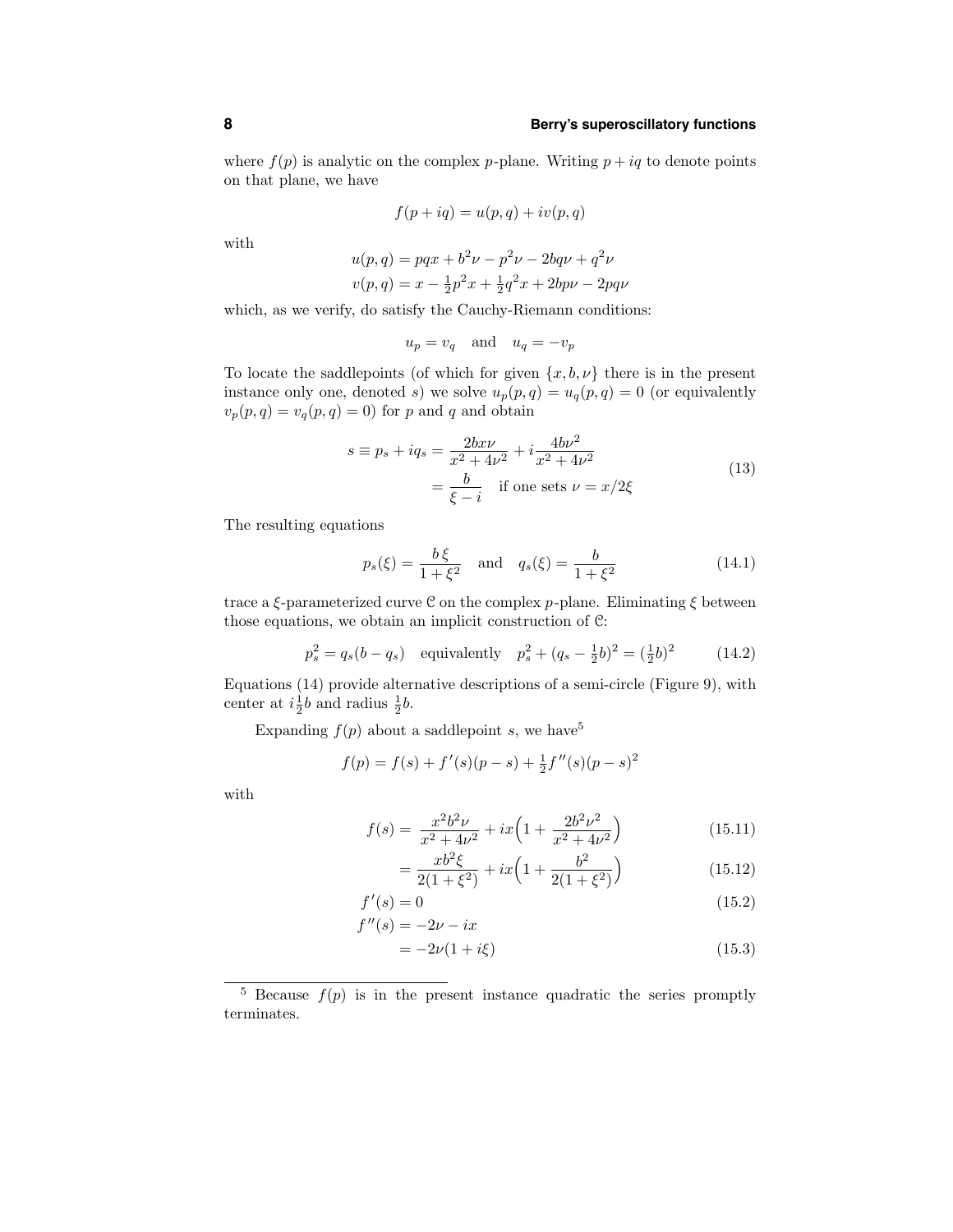# **Asymptotic approximation by the method of steepest descent 9**

where the manipulative details have been entrusted to Mathematica. Equation  $(15.20)$  asserts simply that s is—by construction—a stationary point of the function  $f(p + iq) = u(p,q) + iv(p,q)$ . From the analyticity of  $f(p + iq)$  it follows that  $u(p, q)$  and  $v(p, q)$  are harmonic, therefore that s marks the location not of a local extremum but (by default) of a saddlepoint. The  $2<sup>nd</sup>$ -derivative properties of  $f(p+iq)$  at s, to which (15.3) allude, are exposed most clearly by the Hessian

$$
\mathbb{H}(p+iq) = \begin{pmatrix} u_{pp}(p,q) & u_{pq}(p,q) \\ u_{qp}(p,q) & u_{qq}(p,q) \end{pmatrix}
$$

which in the present instance reads

$$
\mathbb{H}(s) = \begin{pmatrix} -2\nu & x \\ x & 2\nu \end{pmatrix}
$$

This is a traceless real symmetric matrix (from which follow a host of familiar properties), with equal-and-opposite real eigenvalues

$$
\lambda(s) = \pm \sqrt{x^2 + 4\nu^2} = \pm 2\nu\sqrt{1 + \xi^2} = \pm |f''(s)|
$$

We now have

$$
\sqrt{\nu/\pi} \int_{-2}^{2} e^{f(p)} dp = \sqrt{\nu/\pi} \int_{-2}^{2} e^{f(s) + f'(s)(p-s) + \frac{1}{2}f''(s)(p-s)^2} dp
$$

$$
\approx \sqrt{\nu/\pi} \oint_{C} e^{\frac{1}{2}f''(s)(p-s)^2} dp \cdot e^{f(s)}
$$

where the deformed contour  $C$  passes through the saddlepoint in the direction indicated by the eigenvector associated with the negative eigenvalue (so as to achieve "steepest descent" as one moves away from the saddlepoint). From

$$
\sqrt{\nu/\pi} \int_C e^{-\frac{1}{2}\lambda(s)(p-s)^2} dp = \sqrt{\nu/\pi} \sqrt{\frac{2\pi}{\lambda(s)}} = \sqrt{\frac{2\nu}{2\nu\sqrt{1+\xi^2}}} = \frac{1}{\sqrt{|1+i\xi|}}
$$

we obtain finally—in steepest descent approximation  $(\xi \parallel 0)$ —

$$
\mathbb{B}_{\text{band-limited}}(x, b, \nu) \approx \frac{1}{\sqrt{|1 + i\xi|}} e^{f(s)} \n= \frac{1}{\sqrt{|1 + i\xi|}} \exp\left[\frac{xb^2\xi}{2(1 + \xi^2)}\right] \exp\left[ix\left(1 + \frac{b^2}{2(1 + \xi^2)}\right)\right]
$$
\n(16)

This asymptotically approximated  $\int_{-2}^{+2}$  integral differs from the exact  $\int_{-\infty}^{+\infty}$ integral (8) in only this respect:

$$
\frac{1}{\sqrt{1+i\xi}} = \frac{1}{\sqrt{|1+i\xi|}} e^{-i\frac{1}{2}\arctan\xi}
$$
 has been replaced by 
$$
\frac{1}{\sqrt{|1+i\xi|}}
$$

It differs from the exact  $\int_{-2}^{+2}$  integral (9.1) in that respect and additionally in the absence of the  $\mathcal{E}(x, b, \nu)$ -factor that served to impose upon b the superoscillation restriction  $1 < b < 2$ . REMARK: The  $\mathcal{E}(x, b, \nu)$ -factor entered into (9.1) as the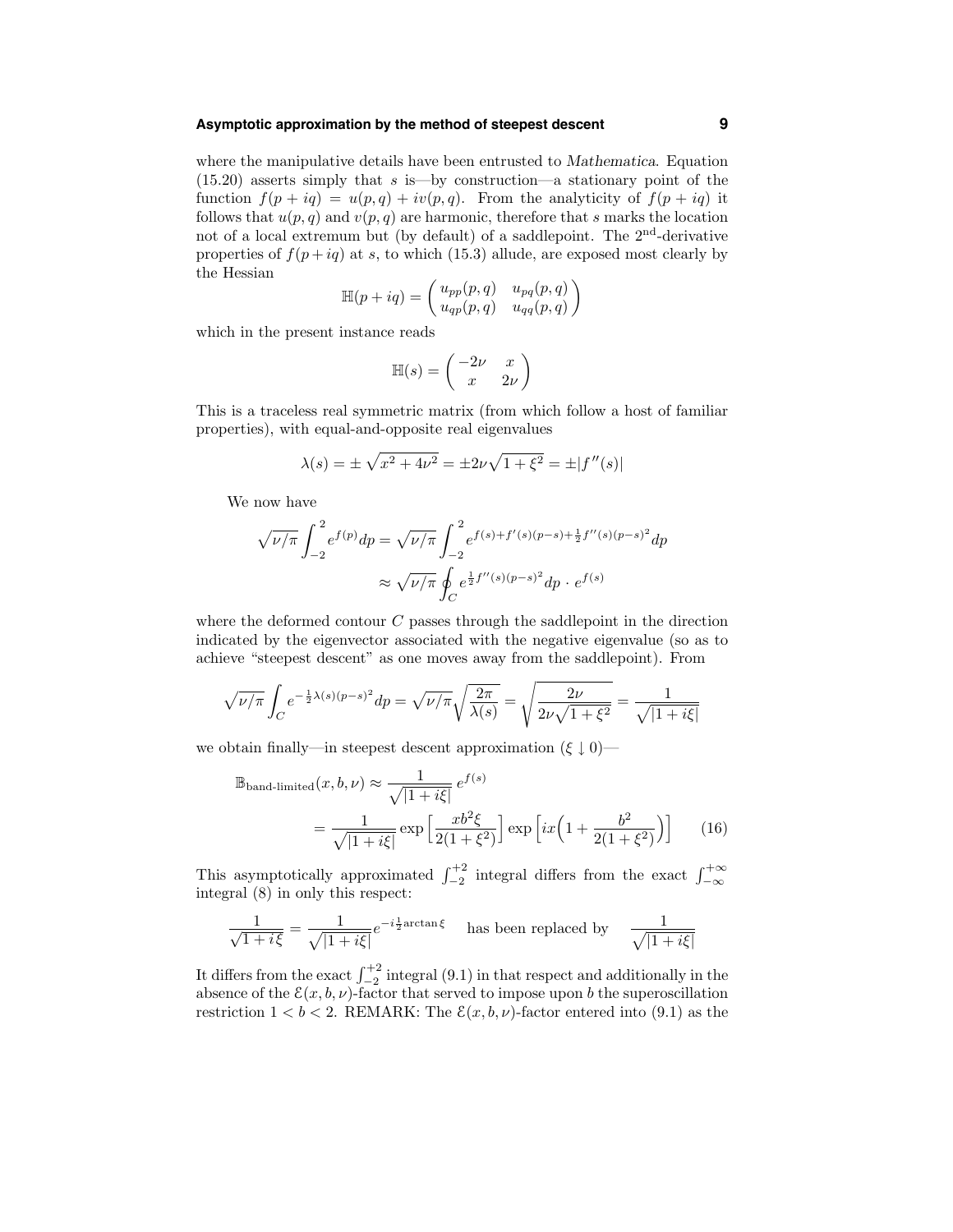#### **10 Berry's superoscillatory functions**

price paid for truncation  $\int_{-\infty}^{+\infty}$   $\longrightarrow$   $\int_{-2}^{+2}$  of a Gaussian integral. The formal appeal to the method of steepest descent that led to (16) is susceptible to the criticism that it failed to take that truncation into account. Berry has addressed that problem,<sup>1</sup> and has—by an "elementary argument" that I cannot yet claim to understand—recovered (without appeal to subtle properties of erf(complex argument)) the condition  $b \leq 2$ .

From (7) and (13); *i.e.* from  $k(p) = 1 - \frac{1}{2}p^2$  and  $s = b/(\xi - i)$ , we obtain

$$
k(s) = \underbrace{\left(1 + \frac{1}{2}b^2 \frac{1 - \xi^2}{(1 + \xi^2)^2}\right)}_{\mathcal{K}(b,\xi)} - i b^2 \frac{\xi}{(1 + \xi^2)^2}
$$

where  $\mathcal{K}(b,\xi)$  is what Berry calls the "local wavenumber." Clearly

$$
\mathcal{K}(b, 0) = 1 + \frac{1}{2}b^2, \text{ which } = 3 \text{ when } b = b_{\text{max}} = 2
$$
  

$$
\mathcal{K}(b, 1) = 1
$$
  

$$
\mathcal{K}(b, \xi) < 1 \quad : \quad \xi > 1
$$
  

$$
\lim_{\xi \to \infty} \mathcal{K}(b, \xi) = 1
$$

—all of which is illustrated in Figure  $10$  (in which  $b$  has been assigned its maximal value  $b_{\text{max}} = 2$ ). Only for  $0 < \xi < 1$  (*i.e.*, for  $\nu > \frac{1}{2}x$ ) does the local wavenumber  $\mathcal{K}(b,\xi)$  assume a (red) superoscillatory value  $>1$ . The condition  $0 < \xi < 1$  produces the red saddlepoints in Figure 9.

**Concluding remarks.** Generally, one expects results obtained by asymptotic analysis (such, for example, as the  $A(x, p, n \to \infty) = e^{iax}$  of page 2) to be valid only asymptotically. The results obtained by application of the method of steepest descent to Berry's model of band-limited superoscillation are in this respect exceptional. The method does fail to capture the complexities latent in the factor  $\mathcal{E}(x, \nu, b)$  that appears in equations (9.1) and (9.2), but the net effect of those complexities (Figures 1–5) is to impose upon b the restriction  $b \leq 2$ , and the method of steepest descent does capture all features of the exact theory that conform to that restriction. This it manages to do because the model is in all relevant respects so Gaussian—the feature to which it owes its exceptional tractability.

Many of the functions that occur in the preceding text differ superficially from those that occur in Berry's paper for notational reasons<sup>6</sup> and because I have sometimes subjected the arguments of functions to manipulations intended to clarify their essential structure.

Berry's Figures 3 illustrate two characteristic features of his model. They are reproduced here as Figures 11, which serve to demonstrate that—notational

<sup>&</sup>lt;sup>6</sup> The analog of Aharonov's parameter  $a$  is by Berry denoted  $A$  and has here been denoted b; my  $\xi = x/2\nu$  is by Berry written  $\xi = x\delta^2$ .